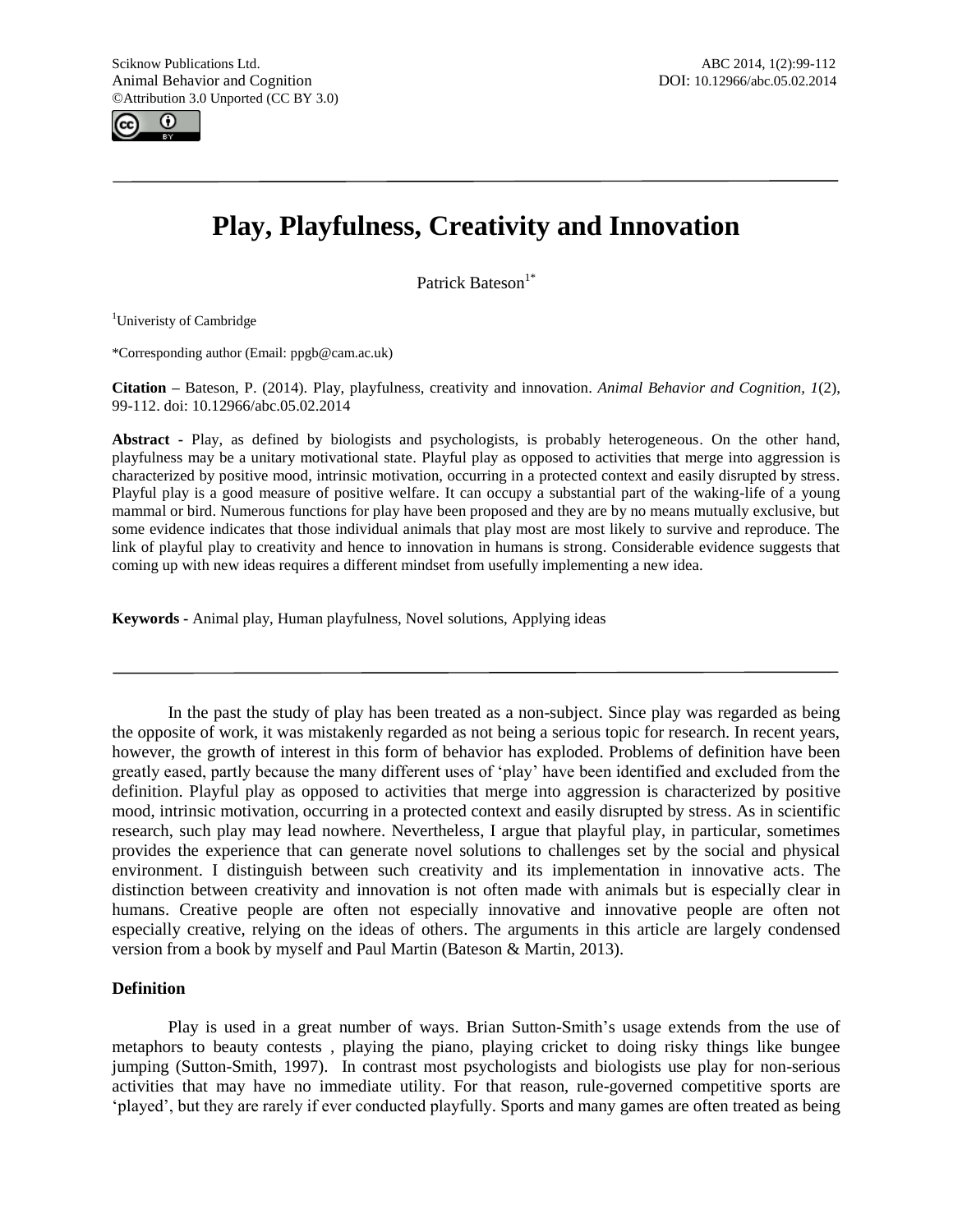deadly serious. Similarly, theatrical plays in which the actors are required to have learned their lines do not have associated with them much lightness of mood, except perhaps in improvisation on the stage and ad libbing.

Over the years a number of psychologists and biologists have attempted to bring order to the subject of play by listing the various criteria by which play behavior might be recognized (Burghardt, 2005; Fagen, 1981). Five defining features of play, which have emerged from studies of play in many species, are:

1. The behavior is spontaneous and rewarding to the individual; it is intrinsically motivated and its performance serves as a goal in itself. Play is "fun."

2. The player is to some extent protected from the normal consequences of serious behavior. The behavior appears to have no immediate practical goal or benefit. Social forms of the behavior may be preceded or accompanied by specific signals or facial expressions indicating that the behavior is not serious. Play is the antithesis of 'work' or 'serious' behavior.

3. The behavior consists of actions or, in the case of humans, thoughts, expressed in novel combinations. Social forms of the behavior may be accompanied by temporary changes in social relationships, such as role reversals, in which a normally dominant individual may become temporarily subordinate while playing, and vice versa. Play is a generator of novelty.

4. Individual actions or thoughts are performed repeatedly (though they do not resemble stereotypies such as the circular pacing seen in animals kept in impoverished conditions); they may also be incomplete or exaggerated relative to non-playful behavior in adults. Play looks different.

5. The behavior is sensitive to prevailing conditions and occurs only when the player is free from illness or stress. Play is an indicator of well-being.

These criteria overlap extensively with those articulated by Gordon Burghardt who devoted a substantial portion of his book to characterizing the defining features of play and relating them to observational evidence from numerous species (Burghardt, 2005). His analysis led him to suggest five criteria by which play can be recognized. They are broadly similar to the core features listed above. Neither sets of criteria define *playful* play. For play to be playful, a sixth feature must also be present:

6. Playful play (as distinct from the broader biological category of play) is accompanied by a particular positive mood state in which the individual is more inclined to behave (and, in the case of humans, think) in a spontaneous and flexible way.

Playfulness, the defining feature of playful play, is a positive mood state that is not always detectable in observable behavior. The behavior of a playful human is captured by numerous synonyms, including cheerful, frisky, frolicsome, good-natured, joyous, merry, rollicking, spirited, sprightly and vivacious. Some of these terms relate to human emotions that could not be readily identified in animals without much anthropomorphic projection. Some, though, are descriptive of visible behavior and can be defined ostensively (i.e., by pointing to the example), such as when two kittens engage vigorously in social play. In animals, as in humans, playfulness may be inferred from the context in which it occurs. What the animals do may vary – from playing with objects at one moment to playing with another individual at the next - but the playful state underlying their behavior is the same.

Play, as defined above, can manifest itself in many different ways in humans. It may be solitary, social, pretend, imaginary, symbolic, verbal, socio-dramatic, constructional, rough-and-tumble, manipulative, and so forth (Pellegrini, 2009; Power, 2000). These different forms of play differ in their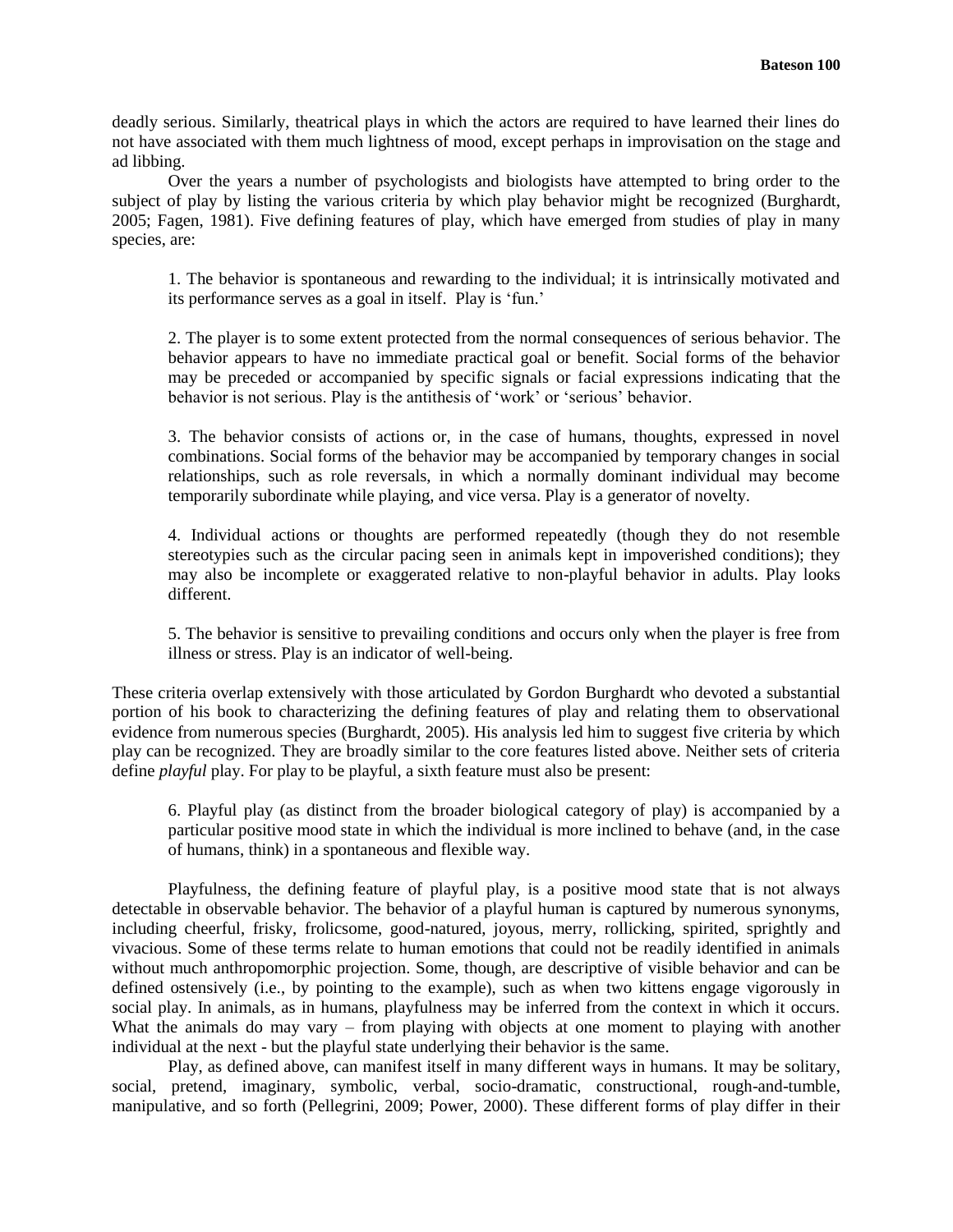structure, their underlying motivation and, quite probably, their biological functions. For example, the rough-and-tumble play of a four-year-old child wrestling with another four-year-old is visibly quite different from that of, say, a solitary 10-year-old staring into space, lost in a fantasy. The criteria for recognizing play in animals work well when applied to the rough-and-tumble play of a child, but pretend play requires additional definition (Smith, 2010). Applying non-literal meanings to actions and objects is a central feature of pretend play in humans. It involves imitative actions in a non-functional context, such as pressing a toy stethoscope against the chest of a doll.

Such instances of pretend play are easy to define ostensively by pointing to examples, and a case can be made for defining similar behavior seen in the great apes. For example, young female chimpanzees behave maternally towards sticks, ceasing to do so when they have real offspring to care for (Kahlenberg & Wrangham, 2010). This stick-carrying behavior consists of holding or cradling sticks, pieces of bark, small logs or woody vines with the hand or mouth, underarm or, most commonly, tucked between the abdomen and thigh. Individuals carry sticks for periods ranging from a minute to more than four hours, during which time they rest, walk, climb, sleep and feed as usual. The occurrence of stick-carrying is greatest among juvenile females and resembles the pretend play of human children.

The pretend play of an older child, who can describe what he or she is thinking and doing, may be viewed as part of a package of characteristically human behavior and cognition, much of which is internalized. This complex package includes the use of language, self-awareness and an understanding of how other humans think and are likely to behave (Smith, 2010). The definition used above would not readily apply to such examples, though many could be described as playful.

The criteria for recognizing play would exclude behavior in which the player is stressed or hurt by another. The unpleasant aspects of human "play" can include teasing, bullying, shunning, as well as hurting and being hurt. The negative side of 'play' is also apparent in other animals. For example, researchers observed how male adult horses who were most likely to initiate what looked like play were also the ones who, according to other criteria, were the most chronically stressed. The stressed horses behaved as though the "play" were an outlet for frustrated aggression (Hausberger, Fureix, Bourjade, Wessel-Robert, & Richard-Yris, 2012). If so, it would not constitute play in the terms defined earlier, and it would certainly not be playful play. Similarly, I have noticed how tense kittens could be just before launching themselves at a sibling. They would arch and swish their tails (Bateson, 2011) If grabbed from behind by a human at just that preparatory phase, they would scream, apparently in fright, and retreat from the other individual. They lacked the positive, relaxed mood associated with playfulness, but if they had not been disturbed their mood would have relaxed and their behavior would have satisfied the core features identified above. Mood can also change in the opposite direction. Occasionally, social play degenerates into a spat and the behavior becomes aggressive. For one of the participating individuals the encounter can become disagreeable and the playful mood rapidly evaporates. The change of mood means that the behavior can no longer be regarded as playful, and if the individual becomes stressed then it may no longer even constitute play.

## **The extent of playful behavior**

Play behavior has been recognized in a large number of mammal and bird species. As far as the behavior of young mammals is concerned, it seems likely that few if any species will be found where play in one form or another is absent. In birds, play has been recorded in parrots, hornbills, babblers and members of the crow family. The existence or not of play in other vertebrate taxonomic groups is much more controversial (Manning & Dawkins, 2012). Gordon Burghardt examined the possibility of play in taxonomic groups other than birds and mammals (Burghardt, 2005). He identified instances of behavior in fish and reptiles of behavior that look somewhat like object play in birds and mammals. According to Burghardt, some invertebrates such as octopus and even spiders might also exhibit play-like behavior. For example, sexual acts between males and immature female spiders that do not result in the union of sperm and egg are found to decrease the subsequent latency to an act resulting in fertilization and increase maternal investment in the offspring (Pruitt, Burghardt, & Riechert, 2012). The authors argued that the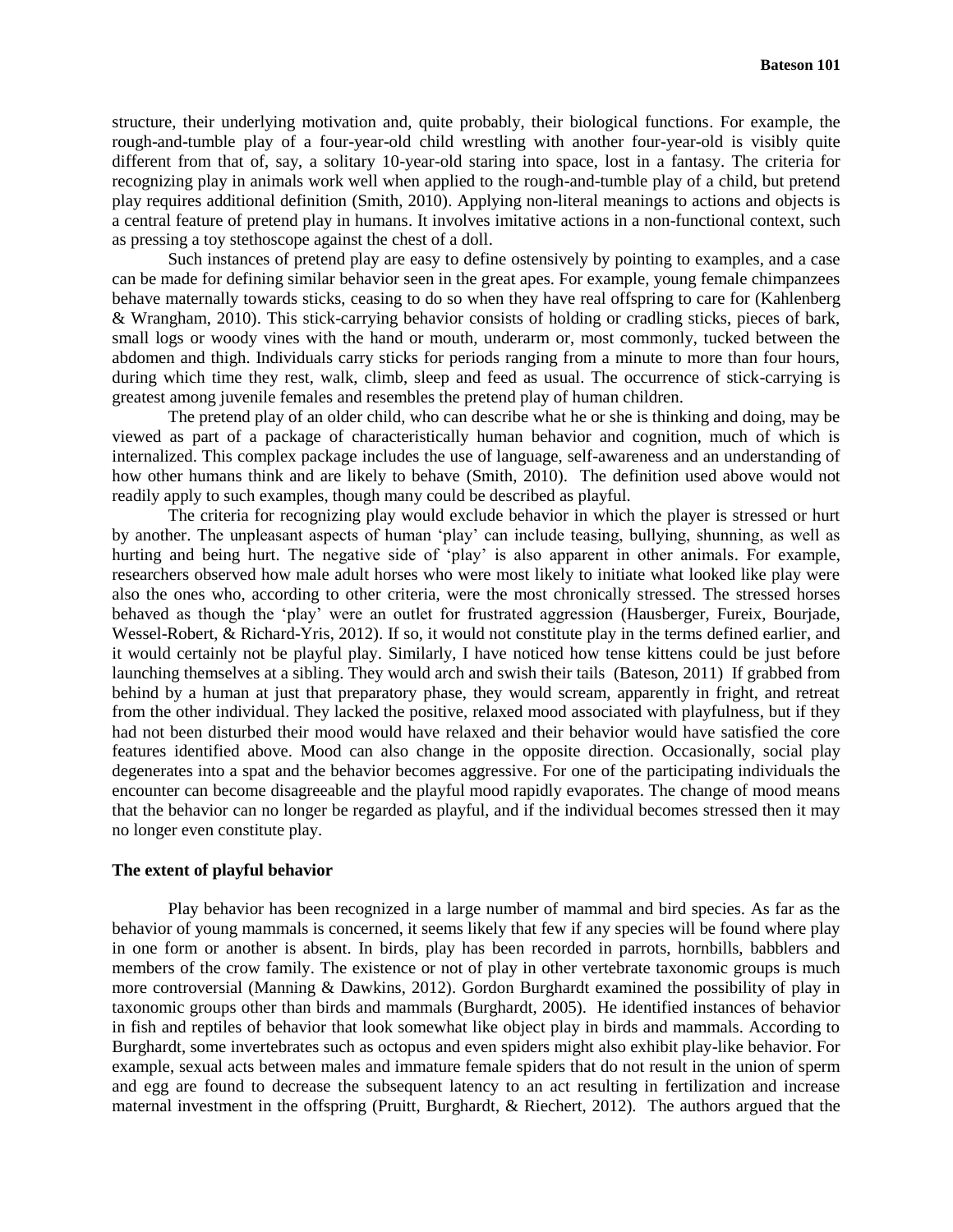non-conceptive behavior had formal similarities with play in birds and mammals. The conclusion that spiders and other invertebrates engage in play may seem implausible, even if it does follow logically from a precise definition that works for birds and mammals. What this example does illustrate is the considerable difficulty of defining play.

As in humans, the play of other species can manifest itself in distinctly different forms. For example, when describing play in a mammal as generally playful as the domestic cat, it becomes clear that different components of its play behavior are displayed in different situations. For instance, arching of the back, which is often seen in social play, does not appear in play with objects. Similarly, the pouncing on objects, especially furry objects, is not seen in locomotor play. Moreover, the developmental trajectories of these different forms of play are not the same. In cats, social play starts well before weaning, whereas object play rises sharply in the seventh week after birth, several weeks after the kittens have started to take solid food. Different structural features are therefore required to characterize these different sub-categories of play.

Dolphins are magnificently playful animals and particularly good subjects for investigating the different manifestations of play. Captive dolphins play readily with balls and other toys. In the wild, they play with feathers, seaweed, sponges and other objects. They also play with bubble rings, which they create for themselves from their blowholes. Dolphins play with these items in a variety of ways, such as pushing them around, throwing them in the air or swimming through their bubble rings. They are also highly social, playing extensively with each other. Thirty-seven different types of play have been described in the young of the bottlenose dolphin (Kuczaj, Makecha, Trone, Paulos, & Ramos, 2006). Examples included holding a ball, swimming and tossing a ball simultaneously, using the mouth or chin to dribble a ball at the surface or under the water, pushing a ball with a body part, trapping a ball between a hard surface and part of the body, using a ball as a rubbing tool, and placing a ball into enclosed spaces and then releasing it. These and other categories of play are spontaneously produced by the dolphins and need no reinforcement by trainers with rewards of food or praise.

In some species, specific social signals are used to denote that what follows is play rather than serious behavior. Dogs, for example, signal their readiness to play by dropping down on their forelegs and wagging their tails. In domestic cats, a bout of social play is often initiated by one kitten crouching with its head held low and paddling its back legs before pouncing on another kitten (West, 1974). Chimpanzees have a special 'play face' – a distinctive facial expression that precedes and accompanies a bout of social play.

Social play is marked by a degree of cooperation between the players. Competition is limited and roles are often reversed. So individuals that are normally dominant in non-playful contexts may allow themselves to adopt a subordinate role during play and vice versa. A mother cat playing with her kitten will sometimes be the object of a playful attack and sometimes initiate it (Mendl, 1988). This exchange of roles during play is particularly striking when members of different species are reared together, such as dogs and cats, cats and rats, dogs and deer, dolphins and whales, and so on. The participants play avidly and they frequently exchange roles, as if they share the same set of basic rules for play.

When social play is in full swing, many patterns of 'serious' behavior are apparent but they are not exactly the same in form or motivation. Playing kittens may pounce on each other, as though fighting or attacking prey, but their biting is soft and when they wrestle their claws are retracted. (This seems to be an inhibition that emerges as the animals get older, because earlier in development they can bite hard and scratch each other.) Similarly, playing monkeys may mount each other, as though sexually, but no actual penetration occurs.

While the occurrence of play tends to decline with the onset of adulthood, it may still be seen in later life. Play is obvious at times in adult domestic cats and dogs. Their behavior is not just a consequence of domestication, because play in adults has also been seen in many wild species including wolves, coyotes, Cape hunting dogs, gorillas and dolphins (Kuczaj et al., 2006). And, of course, play is also seen in adult humans, when they have the time and inclination. Adult humans typically play less than children.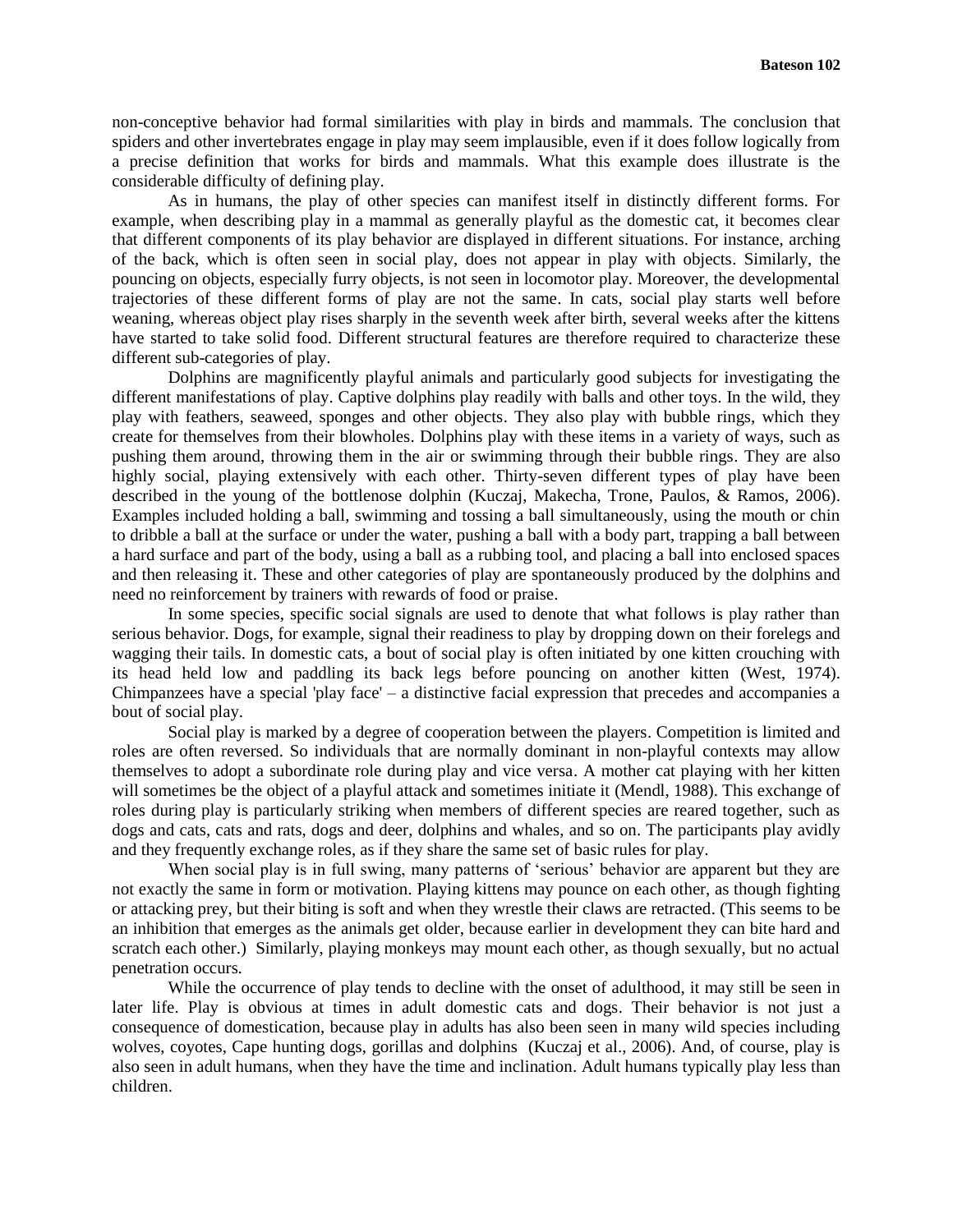Another of the defining features of play listed above is its sensitivity to prevailing conditions. In general, play is an indicator of psychological and physical well-being (Held & Spinka, 2011). It is usually the first activity to disappear if the individual is stressed, anxious, hungry or ill. Experimental evidence backs this up. In one study, for example, playing rats that were exposed to cat hair immediately stopped playing or soliciting play, and their play remained suppressed for several days after this mildly stressful experience (Panksepp, 1998). A number of laboratory and field studies have suggested that young mammals that have been short of food play less compared with when they are better fed; examples include squirrel monkeys. For example, wild-living meerkats were found to play more when they were provisioned with extra food (Sharpe, Clutton-Brock, Brotherton, Cameron, & Cherry, 2002).

Shortage of food tends to suppress play in humans as well. In a comparison of under-nourished and well-nourished children aged 7-18 months in West Bengal, the under-nourished boys (for whom the sample size was adequate, unlike girls) showed less vigor in their play (Graves, 1976). Similarly, a study of Kenyan toddlers found a correlation between the children"s food intake and how much they played (Sigman, Neumann, Baksh, Bwibo, & McDonald, 1989). Many aspects of poverty, such as a requirement to work, can reduce a child"s opportunity for play (Milteer & Ginsburg, 2012). All are a cause for concern, but reduced motivation to play, caused by poor health and poor nutrition, will compound the other problems. As in other species, children"s play happens only when basic short-term needs have been satisfied and the individual is free from stress.

The motivation to play has many of the same characteristics as the motivation for other activities such as eating. The more an individual has been deprived of play, the more it will play when given the opportunity, as though compensating for the previous shortfall (Jensen, 1999). More saliently, an individual is prepared to work in order to be given the opportunity to engage in play. Opportunities to play are themselves rewarding, reinforcing the activity that provided the individual with the chance to play. In one experiment, for example, an opportunity to play worked effectively as a reward when rats made the correct choice in a maze (Humphreys & Einon, 1981). Like food, the opportunity to play is a natural reinforcer of other behavior.

An individual absorbed in playing seems not to require any external reward. Many experimental psychologists concerned with how behavior is controlled have tended to focus on external rewards or punishments, which are more amenable to experimental manipulation. External rewards such as food are powerful ways of shaping behavior. In the first half of the twentieth century, B.F. Skinner founded a whole school of research in which animals' responses to different schedules of reinforcement with food were automatically recorded. When the reinforcements occur in a particular context, that context can itself become rewarding. So a food reward delivered after the performance of a particular act may be given only when the trainer has, for example, triggered a device that emits a clicking sound. After a while, the sound alone can be used to reward another act. In the language of experimental analysis of behavior, the sound is a secondary reinforcer whereas the food is the primary reinforcer.

Both primary and secondary reinforcers are external and, in the case described, depend on the trained individual being intrinsically motivated to take food. The motivation for learning the rewarded behavior is said to be extrinsic. In the case of play, particularly when the individual is playing on its own, the motivation is intrinsic – that is, no external reward is needed. In social play the reactions of the play partner may provide additional reward, increasing the likelihood that the initiator will continue playing. If the partner does not respond playfully, the initiator will stop. Nevertheless, the initiator"s behavior starts spontaneously and may be marked by a characteristic play signal. The spontaneous character of the behavior is obvious and highlights the distinction between extrinsic and intrinsic motivation.

The various forms of play within a species, and the different ways in which these change with age, suggest that different forms of play are controlled differently (Bateson, 1981). Moreover, as play merges with adult behavior, the motivational systems probably change with age. Aggressive acts can become incorporated into social play, and prey-catching in carnivores can become incorporated into object play.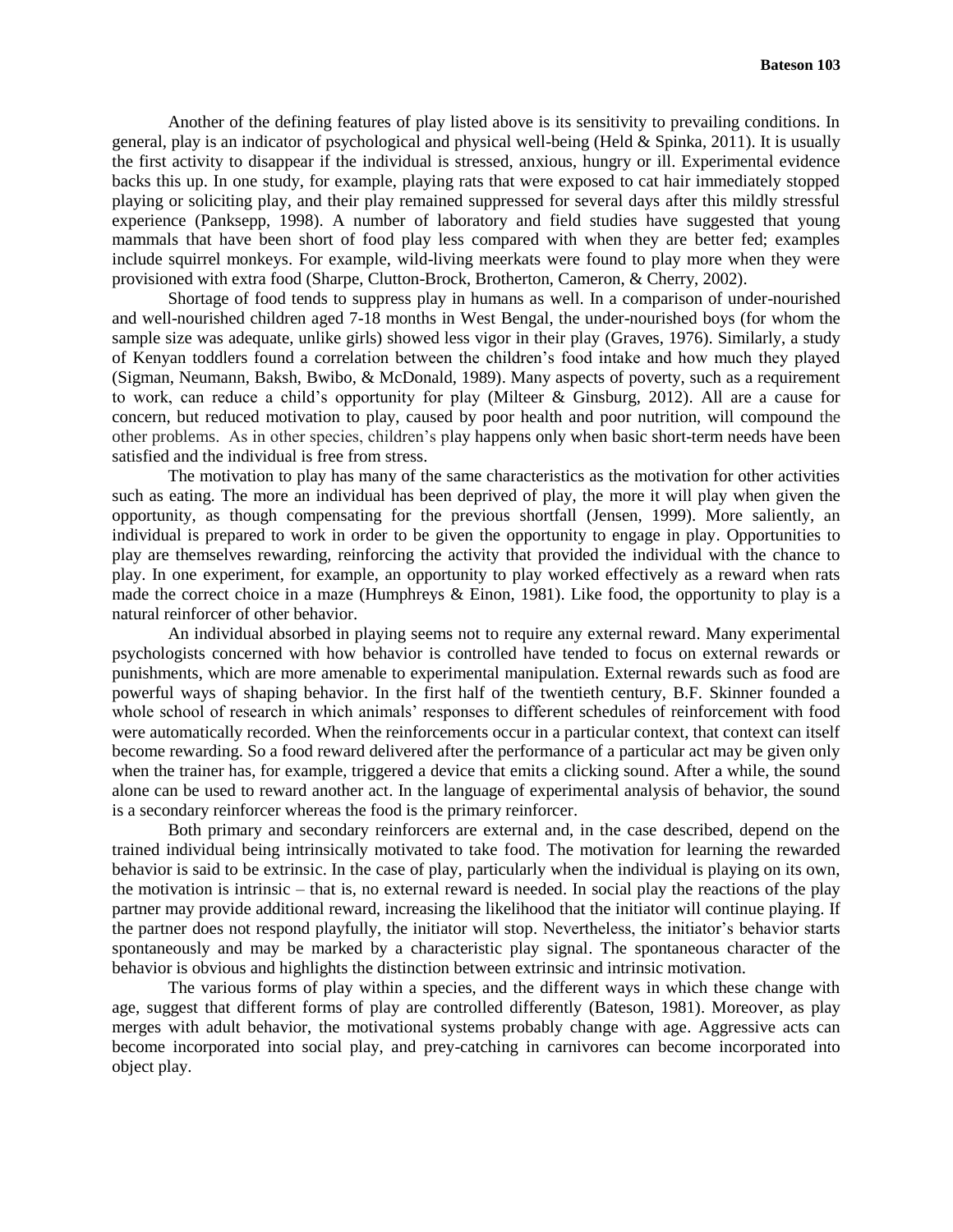### **Function**

What play is for? This question is not directed at the individual's motivation. It is concerned with how the various aspects of play increase the individual's chances of survival and reproducing itself.

In the history of thinking about the function of play a very large number of hypotheses have been offered. When young animals playfully practice the stereotyped movements they will use in earnest later in life, they are often thought to improve the coordination and effectiveness of these behavior patterns. The short dashes and jumps of a young gazelle when it is playing bring benefits that may be almost immediate, as it faces the threat of predation from cheetah or other carnivores intent on a quick meal, and needs considerable skill when escaping (Gomendio, 1988). Even though the benefits may be immediate in such cases, they may also persist into adult life.

Most theories of the functions of play have continued to focus on its role in enabling the developing individual to acquire and practice complex physical skills and, by so doing, fine tune neuromuscular systems. Others, observing how much young animals play with each other, have emphasized that the individual also develops social skills and cements its social relationships; play may also serve to improve its capacity to compete and cooperate with other members of its own species. Play can make an individual more resistant to stress, enlarge its repertoire. Play may enhance an individual"s resourcefulness and flexibility and make it able to adjust to new conditions. Play may enhance its ability to cooperate with others and to co-exist with older members of its own species. Play may increase its knowledge of its home range. Play, or at least some components of it, allows the young animal to simulate, in a relatively safe context, potentially dangerous situations that will arise in its adult life. They learn from their mistakes, but do so in relative safety. On this view, play exerts its most important developmental effects on risky adult behavior such as fighting, mating in the face of serious competition, catching dangerous prey and avoiding becoming someone else's prey. Indeed, the behavior patterns of fighting and prey-catching are especially obvious in the play of cats and other predators, whereas safe activities such as grooming, defecating and urinating have no playful counterparts. None of the suggestions about the function of play are mutually exclusive. Moreover, if play is heterogeneous, as I believe it is, then the plethora of explanations is hardly surprising.

When differences between the sexes arise in play, as they often do, these are reflected in differences between the sexes in the activities of adults (Meaney & Stewart, 1985). For instance young female chimpanzees seem to behave maternally towards sticks, doing so much more than males and ceasing to do so when they have real offspring to care for (Kahlenberg & Wrangham, 2010). Stickcarrying consisted of holding or cradling detached sticks pieces of bark, small logs or woody vine, with their hand or mouth, underarm or, most commonly, tucked between the abdomen and thigh. Individuals carried sticks for periods of one minute to more than four hours during which they rested, walked, climbed, slept and fed as usual. The occurrence of stick-carrying peaked among juveniles and was higher in females than males. This sex difference could not be explained by a general propensity for females to play with objects more than males, because several types of object such as weapons were played with more by males. Males in many species, including humans do more rough and tumble play than females and engage in more agonistic behavior when adult (Auger & Olesen, 2009).

The ideas about play leading to the acquisition of knowledge and greater resilience with longterm benefits are distinct from the idea of play as a mechanism for generating novel solutions, which is the primary thrust of this chapter. Play has features that are likely to make it especially suitable for finding the best way forward in a world of conflicting demands. In acquiring cognitive skills, individuals are in danger of finding sub-optimal solutions to the many problems that confront them. In deliberately moving away from what might look like the final resting point, each individual may get somewhere that is better. Play may, therefore, fulfill an important probing role that enables the individual to escape from false end-points or "local optima". An analogy is a mountain surrounded by lesser peaks. A climber might get to the top of a lesser peak only to discover that she had to descend before scaling a higher one. When on a metaphorical lower peak, active ways of getting off it can be highly beneficial. In practice what this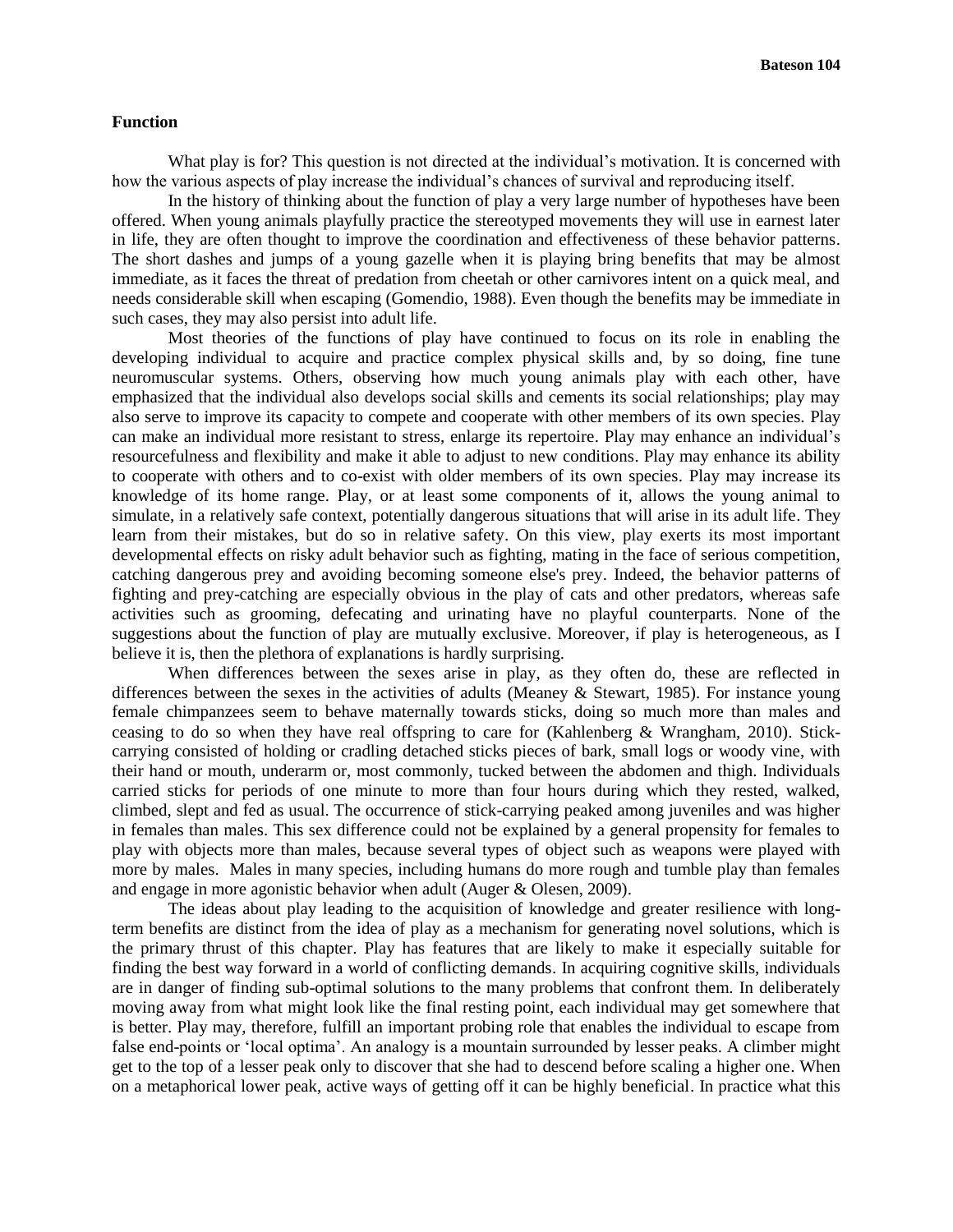could mean that the activities involved in play discover possibilities that are better than those obtained without play.

### **Testing the hypotheses about function**

The utility to an individual of having a characteristic that enhances its chances of surviving and reproducing is testable in principle but much less often so in practice. Evidence for the utility of play has not been readily forthcoming (Martin & Caro, 1985). Nevertheless, play has real biological costs. Animals expend more energy and expose themselves to greater risks of injury and predation when they are playing than when they are resting. Play makes them more conspicuous and less vigilant. For example, young Southern fur seals are much more likely to be killed by sea lions when they are playing in the sea than at other times when they are in the sea (Harcourt, 1991). The costs of play must presumably be outweighed by its benefits, otherwise animals that played would be at a disadvantage compared with those that did not. Among the suggested costs for human children are poor socialization, poor physical fitness, poor mental health and poor creativity. If play is beneficial, then it follows that depriving the young animal of opportunities for play should have harmful effects on the outcome of its development other things being equal.

Play interactions by rats enhanced their subsequent behavioral plasticity and response to novel situations. Rats were reared from 20 to 50 days in one of three conditions: in pairs; or in isolation with or without 1 hour of daily play fighting experience (Einon & Potegal, 1991). They were rehoused in small groups at 50 days, when the frequency of play starts to wane, so that they were not isolated at the time of testing. They were tested for how they responded defensively at 80 to 100 days by being placed in the home cage of another adult for 10 minutes. Play-deprived animals spent significantly more time immobile after they had been attacked than did animals of the other two groups. The increased immobility associated with play fighting deprivation was not caused by baseline differences in emotionality such as those elicited by a novel environment, the presence of a strange animal, or nonsocial aversive stimuli. Furthermore, play-deprived rats were not more reactive when pinched with forceps to stimulate a bite delivered by a conspecific, whether or not another rat was present behind a divider.

The deprivation experiments suggest that previously isolated rats" greater reactivity is restricted to situations involving pain coupled with close proximity to and contact with another rat. Since no differences in defensive behavior occur, the maladaptive effect of play deprivation would seem to be specific.

A different approach to understanding the functions of play relies on correlations between the behavior of young animals and their subsequent lives. Play and survival in the offspring of 11 families of individually identified, free-ranging brown bears in Alaska (Fagen & Fagen, 2004). Cubs which played more during their first summer survived better from their first summer to the end of their second summer. This could have been for a variety of reasons. The Fagens examined statistically several potential confounding factors: cub condition, prenatal and first-year salmon availability (an important resource for bears), and maternal characteristics were examined statistically (Fagen & Fagen, 2009). They controlled for these factors and confirmed that the more the bears had played when they were cubs, the more likely they were to survive to their first year. The association between amount of play and survival persisted into subsequent years of the bear"s lives when they reach independence. The amount of play accounted for 35% of the variance in the percentage that survived. Just how play benefited the bear cubs could not be determined but the pre-adult mortality might result from events occurring during the stressful environmental conditions of winter hibernation and early spring. Resistance to exposure and infectious disease might be involved. Possibly play produces a more resilient individual both behaviorally and immunologically. If so, it would be capable of withstanding stress in ways that physical condition alone would not predict. In other populations or species, these same factors could still be important, but in different ways – in mediating development and performance of behavior patterns involving predator avoidance and defense, for example. Predator avoidance and defense necessarily involve cognition and emotion, whether the argument is made in physiological terms or in behavioral terms.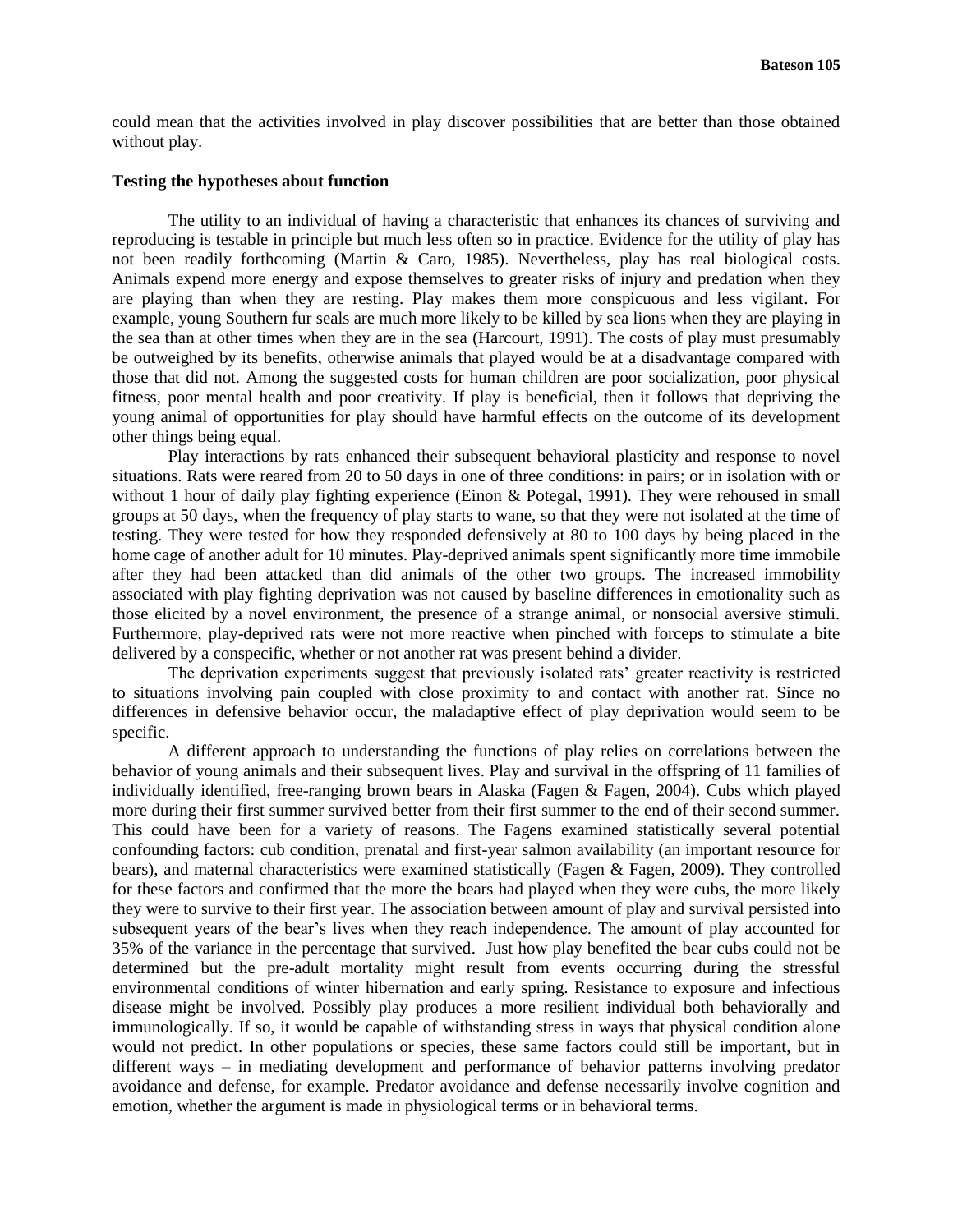In a study of feral horses, maternal condition influenced play behavior only in males, with sons of mothers in good condition playing more (Cameron, Linklater, Stafford, & Minot, 2008). When a son and a daughter of the same mother were compared, the daughter played more when its mother was in poor condition and sons played more when their mother was in good condition. Mothers of foals that played more lost more condition and weaned their foals earlier indicating that play behavior was affected by maternal investment. An important finding of the study was that those individuals that played more survived better and had better body condition as yearlings despite being weaning earlier.

In both the studies of free-living bears and horses, it remains possible that an unmeasured third variable explained the results. The individuals that played less may have been less healthy from the outset. Nevertheless, the results are consistent with the hypothesis that playing when young reaps benefits later in life.

### **Creative animals**

In one of Aesop"s fables a crow, half-dead with thirst, came upon a pitcher but found very little water in it. He could not reach far enough down with his beak to get at the water. After many attempts he took a pebble and dropped it into the pitcher. He went on dropping in pebbles, raising the water level a little at a time, until at last he was able to reach the water.

The fable has now become a reality, not with a crow but another member of the crow family, the rook (Bird & Emery, 2009). In the rook"s case the prize was a mealworm lying on the surface of water in a transparent plastic tube. The rook could not reach the mealworm with her beak, but just as in Aesop"s fable, when given a pile of pebbles, the bird dropped pebbles into the water one by one until she had raised the water level enough and she could reach the larva.

The experiment was extended with two Eurasian Jays, also members of the crow family (Cheke, Bird, & Clayton, 2011). The birds were given piles of two different types of objects that could be dropped into the water. One was a pile of pebbles and one was a pile of pieces of cork of the same size as the pebbles. The Jays quickly discriminated between the pebbles that raised the water level and the corks that floated on top and did nothing to raise the level.

Many years before, similar examples of apparently immediate and insightful understanding of problems were found in chimpanzees (Köhler, 1925). When a banana was suspended out of reach of the chimps, they piled wooden boxes on top of each other so that the banana was within reach when they climbed on top of the platform they had created for themselves. In another experiment Köhler gave the chimps sticks which could be slotted together and used to reach bananas placed more than arm"s length away outside their cage. The chimps seemed to have a clear idea of what to do in each case. In Köhler"s phrase they were "unwaveringly purposeful." No trial and error was required. They had insight into the problems that Köhler had set for them. It was as though they said to themselves: "Aha, I know what to do."

Innovatory use of tools has been frequently observed in both birds and mammals. Among the birds members of the crow family and parrot family provide striking examples. In particular, the kea (Huber, Rechberger, & Taborsky, 2001) and the New Caledonian crow (Hunt, 1996) are especially remarkable. The two species were compared using a box that could be accessed in different ways (Auersperg, von Bayern, Gajdon, Huber, & Kacelnik, 2011). Food could be extracted by four different techniques, two of them involving tools. If a stick tool was used it had to be manipulated so that a food reward could be knocked off a pole and delivered to a point where the bird could get it. If a marble ball was used as a tool, it had to be inserted into an opening, which connected to a tube directed at the central pole on which was placed a food reward. When inserted into the tube the marble rolled down the tube and knocked the reward off the pole and the food was again delivered to a point where the bird could get it. The crows were more efficient in using the stick tool, the kea the ball tool. The differences reflected in part the ease with which the two species could handle the tools.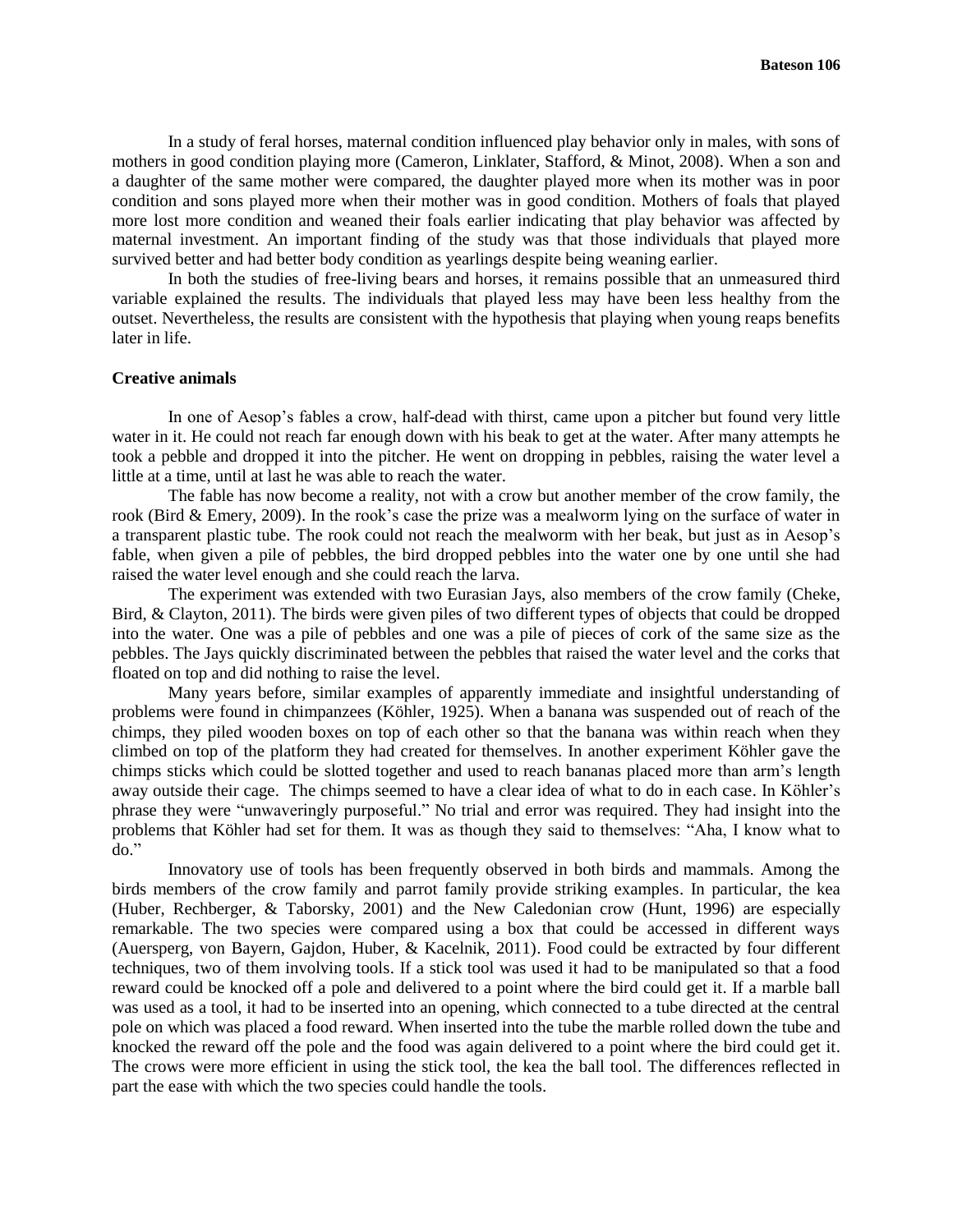The dolphins and related sea mammals are extraordinarily creative. In captive conditions roughtoothed dolphins were trained to produce novel behaviors on command, and were reinforced for doing so (Pryor, Haag, & O'Reilly, 1969). This procedure resulted in significant increases in novel behavior, and demonstrated that the dolphins could remember behavior patterns that they had already performed and could learn to produce novel patterns for which they had not previously been. In the wild the generation of bubbles from their blowhole under water was used by a bottlenose dolphin to drive its fish prey to the surface where it could readily catch them (Fertl & Wilson, 1997).

A remarkable example of innovation is the cooperative foraging in small groups of hump-backed whales observed in Southeast Alaska and the west coast of South America. Many species of marine mammals use bubbles to catch prey, but some hump-backed whales are unique in the elaborate way they use the bubbles to surround shoals of herrings. One whale blows a long, circular line of bubbles that rise to make a curtain. Other whales make calls that drive the herring towards the bubble wall. As the fish come close to the bubbles, the bubble-blowing whale encloses the wall of bubbles around them, creating a cylinder with the fish trapped inside. The other whales position themselves at the bottom of the cylinder and the herring flee upwards driven by the whales" calls from beneath them. The whales move upwards together and as they approach the surface, each one opens its mouth wide and consumes the fish in a big gulp. With its buccal cavity full, the whale closes its mouths and forces all of the water out by straining it through the baleen that hangs down from the palate. This keeps all of the food inside while getting rid of the water. At this point, the whales can swallow their food (Wiley et al., 2011). This remarkable technique only occurs in a few populations of humpback whales, most notably those feeding in southern Alaska, suggesting that at one point it was an innovation.

These examples of innovative solutions to problems suggest remarkable cognitive abilities on the part of the animals. But how did these abilities develop? One possibility is that they are expressed spontaneously, involving little or no dependence on relevant previous experience.

Another possibility often raised in discussions of innovation is that the individual had generalized from experience obtained in other contexts (Shettleworth, 2010). In the course of play earlier in their lives, individuals discovered properties of the environment that proved crucial when they were later faced with a new challenge. Young crows are extremely playful, actively manipulating objects in ways that could reveal much about what leads to what. They certainly pick up small stones and they may even drop them into puddles raising the level of the water. Similarly young chimps readily play with sticks and if they had been given bamboo sticks might have discovered that the smaller one could be threaded inside the hole of the larger one and so created a longer stick. This was supported by one small scale experiment which indicated that a chimp with prior opportunity to play with sticks solved the problem whereas individuals that had not had such an opportunity failed (Birch, 1945). As for the whales, their much better studied relatives, the dolphins, are renowned for their playfulness. Maybe the whales too had put together their remarkable hunting technique from playfully blowing bubbles and learning that fish would not swim through a bubble screen. Then they cooperated to create a cylindrical screen and drive the fish upwards to the surface where they could be caught easily.

## **What is creativity?**

A broad distinction may be drawn between creativity and innovation (Bateson & Martin, 2013). In human behavior, creativity refers to coming up with a new idea whereas innovation refers to changing the way things are done. Although creativity and innovation are often treated as synonymous, the terms can be usefully distinguished. Measures of human creativity have been strongly influenced by the distinction between converging and diverging styles of thought (Guilford, 1956). When asked about what can be done with, say, a brick, the converger says it is used for building a wall. The diverger suggests many different uses, such as a doorstop, a hammer, breaking windows, repelling an attacker, grinding up to make red paste, and so forth. The differences are measured by what is called the "Alternate Uses Task."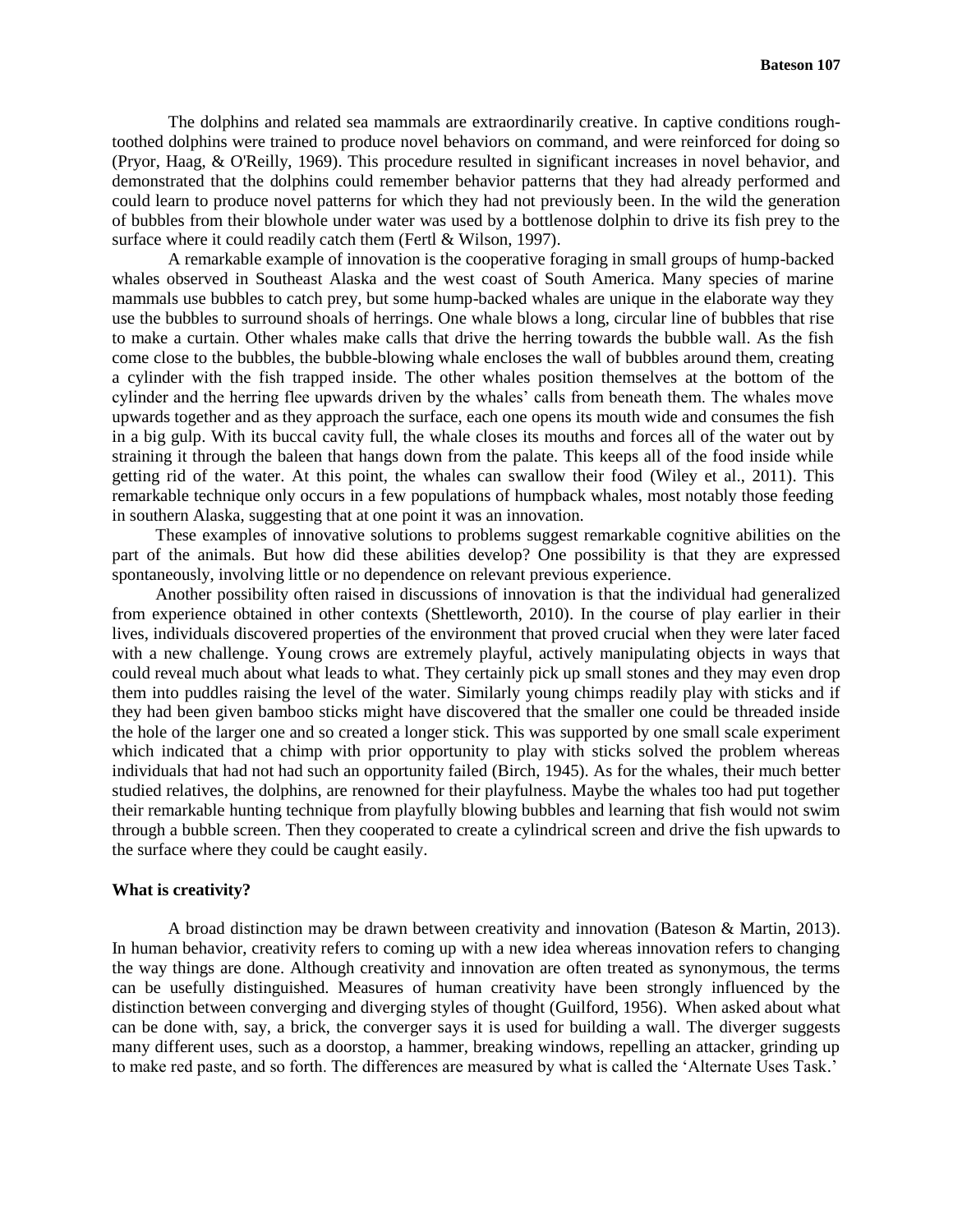Torrance identified three main components of creativity: fluency, flexibility and originality (Torrance, 1972). Fluency refers to the number of unique ideas that are generated when a person is asked about uses for a particular object. Flexibility refers to the capacity to switch between approaches; someone who generates ideas within one category will be perceived as less flexible than someone who generates ideas from multiple categories. Originality refers to the novelty of an idea without relying on routine or habitual thought. It is possible for somebody to be fluent without being original or original without being fluent. A fluent person might come up with a long list of commonplace uses for a brick. An original person would suggest uses that none had thought of before.

Creativity is usually necessary for innovation but it is not sufficient. Indeed, the most creative people are often not the best innovators. In the arts and sciences the distinction may be blurred because creativity does not necessarily involve implementation of any kind. The creativity is regarded as innovative because judgment is involved and the outcome affects others. The distinction between creativity and innovation is not nearly so clear in many of the animal examples. Even so, considerable time can elapse between a creative act and a subsequent innovation. In humans some individuals are better at being creative than they are at being innovative and some innovators rely on the ideas of others. In animals, that difference is harder to observe and generally what is seen is the end product of what may be a long process. The exceptions are the novel behavior patterns expressed by dolphins.

#### **Links between playfulness and creativity**

Play in the restrictive sense that I have used it here involves breaking the rules. Playful play involves having fun while doing so. From the play may emerge a new perspective or a tool that might be used at a later date in combination with other tools to solve a new challenge. In their different ways both of these aspects of play are creative.

Bateson & Martin (2013) give examples of the links to creativity. Wolfgang Amadeus Mozart was well known, notorious even, for his playfulness. The high-spirited pranks and jokes were also reflected in his music. For example his three-voice canon (KV559) consists of a nonsensical Latin text which when sung sounds like bawdy German. Pablo Picasso was once filmed painting onto glass. The onlooker saw the picture emerge, but viewed from the other side of the glass. Picasso started by quickly sketching a goat and then rapidly embellishing it. Other shapes appeared and disappeared; colors were mixed and transformed. By the end of the film the goat had long since gone and it would have been hard to say what the picture was all about. Picasso had been playing **-** probably showing off **-** but clearly enjoying himself hugely.

M.C. Escher (1989) wrote about his art in the following way: "I can"t keep from fooling around with our irrefutable certainties. It is, for example, a pleasure knowingly to mix up two- and threedimensionalities, flat and spatial, and to make fun of gravity." Famous products of this approach were his impossible staircases.

The discoverer of the anti-bacterial properties of penicillin, Alexander Fleming, was famous for his playfulness. He was accused disapprovingly by his boss of treating research like a game, finding it all great fun. When asked what he did, he said that: "I play with microbes" and went on "… it is very pleasant to break the rules and to be able to find something that nobody had thought of." (Maurois, 1959, p. 211). Another famously playful scientist and Nobel prize-winner was Richard Feynman. When he was getting bored with physics at an early stage in his career, he wrote: "Physics disgusts me a little bit now, but I used to enjoy doing physics. Why did I enjoy it? I used to play with it. I used to do whatever I felt like doing – it didn"t have to do with whether it was important for the development of nuclear physics, but whether it was interesting and amusing for me to play with." He decided that he would play with physics again irrespective of how it important it might be. Then while playing at work, everything flowed effortlessly and he made fundamental contributions to nuclear physics.

Social play is marked by the cooperation between the partners. It is non-competitive and roles may be reversed. So individuals that are dominant in non-playful contexts may allow themselves to adopt a sub-ordinate role during play. Sometimes the playfulness is explicit. Jim Watson described the playful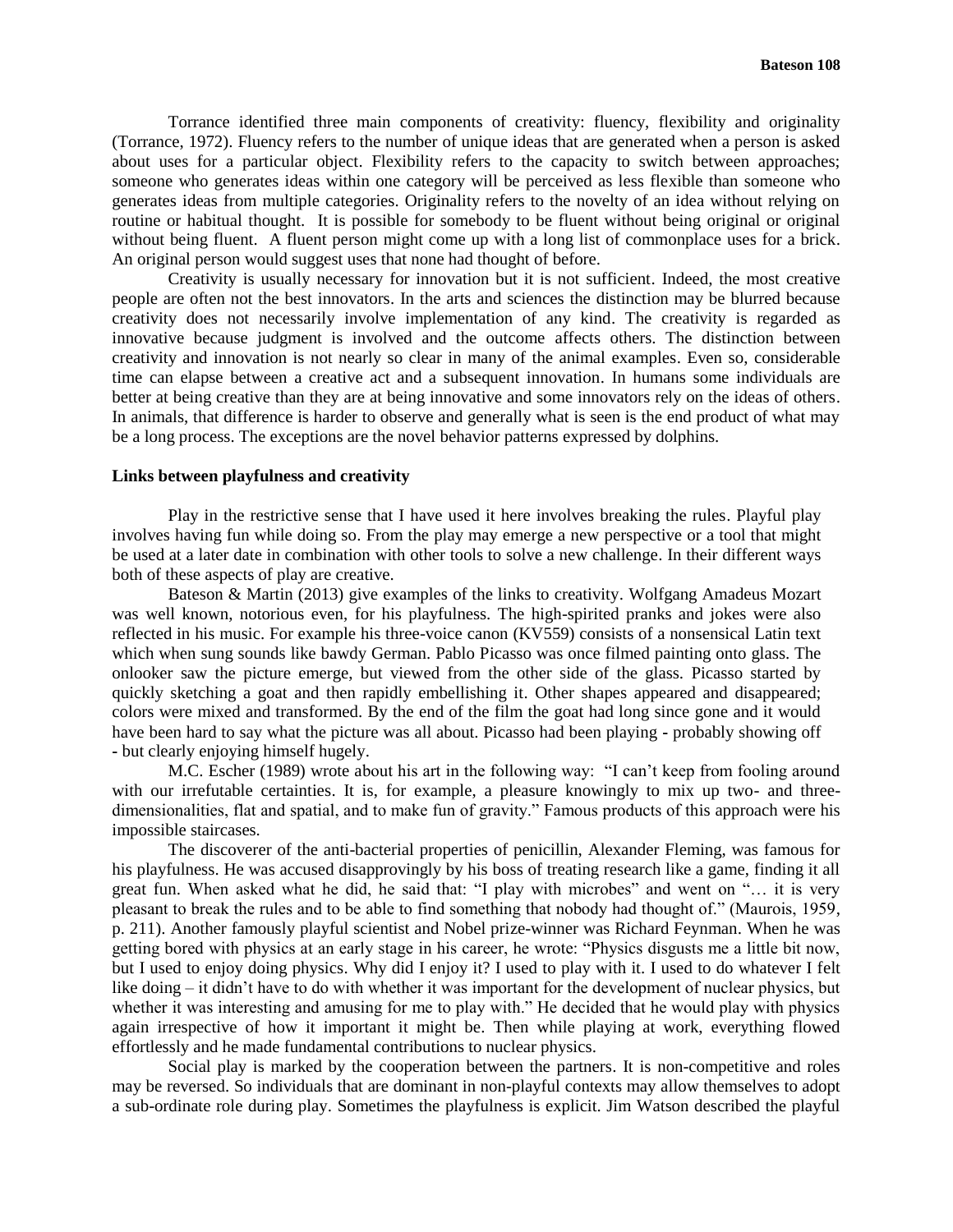nature of scientific creativity when he and Francis Crick had set themselves the task of uncovering the structure of DNA (Watson, 1968). Their main working tool had been a set of colored balls superficially resembling the toys of pre-school children. Watson wrote: "All we had to do was to construct a set of molecular models and begin to play - with luck, the structure would be a helix." It was indeed a helix and the paired structure of the helix provided the means for the molecule to replicate itself. Another example of the role of playfulness in cooperative scientific creativity is provided by Andre Geim and Konstantin Novoselov, who won the 2010 Nobel Prize for physics. The prize was awarded for their discovery of the wonder material graphene.

The celebrated examples of playful people who are also enormously creative are striking, but they may be exceptional. Is this link between playfulness and creativity more general? To find out, people were asked in an online survey whether they viewed themselves as playful and creative (Bateson & Nettle, 2014). The respondents were presented with a series of statements and asked to state whether each one was very characteristic of themselves and, if so, to score 1 or very uncharacteristic of themselves and, if so, to score 7. They could score anywhere between 1 and 7 depending on their sense of how the statement reflected their own behavior. "Acting playfully" and "Coming up with new ideas" were the statements in which we were particularly interested. These statements were embedded in a number of other statements designed to assess different dimensions of personality (Nettle, 2007). 1536 people responded to the survey. The individuals who reckoned that they were playful also reckoned that they were creative. The correlation between "Acting playfully" and "Coming up with new ideas" was massively significant. To validate this finding, the respondents were asked to offer ideas for the uses of two items, a jam jar and a paperclip. Those individuals who produce few answers are referred to as "convergers" and those who produce many suggestions are known as "divergers." The typical response from a converger when asked for uses for a paper clip was "Clip paper together." The response from one diverger (presumably a woman) was: "Clip papers, unfold to clean fingernails, clip bra, general clothes fixing in an emergency, put on a magnet for a science experiment for children, make a mobile with lots of them, make a sculpture with one or more of them, earrings, pick a lock." The respondents who regarded themselves as playful and producers of new ideas were massively more likely give lots of uses for a jam jar and a paper clip.

Human creativity has doubtless many dimensions. The creative gifts of the person with a schizotypal personality (Nettle, 2002), the capacity to develop novel ideas while day-dreaming (Baird, Smallwood, & Schooler, 2011), the ability to see connections between different images after a glass of wine (Jarosz, Colflesh, & Wiley, 2012), and the capacity to suggest many different uses for an object are unlikely to represent a unitary cognitive phenomenon (Batey & Furnham, 2006). The survey suggested that playfulness may also facilitate creativity.

Creativity can be influenced by specific forms of education. Courses to enhance creativity in adults have been established and are sometimes successful. Practical measures can also help. Even so, a number of obstacles lie in the path of personal creativity (Csikszentmihalyi, 1996). Exhaustion from too many demands, distractions that fragment thought, plain laziness, and lack of direction can all get in the way of being creative. He argued that all of these can be overcome and offered advice on how to do it. The first step, he suggested, is to free up time from the pursuit of predictable goals in order to engage curiosity and look for surprises. With mental energy enhanced, Csikszentmihalyi recommended deliberately avoiding time-wasting distractions, such as aimlessly watching television, and making use of the natural rhythms of the body since most people are especially productive at certain times of the day. He also suggested finding particular spaces and places that enhance reflective thought and creativity.

Mood is crucial. Many authors have noted how a positive state of mind stimulates creativity (Lyubomirsky, King, & Diener, 2005). That positive state can be enhanced by humor. Humor and play have common features. They both involve social signals, are associated with a positive mood and are sensitive to prevailing conditions. They both tend to occur in protected environments, they are intrinsically motivated, and they do not require additional external reward. Certain forms of humor, like play, rely on generating novel combinations of thoughts and the consequences can be highly creative. These links between playfulness and humor may be much more than mere analogies. Playfulness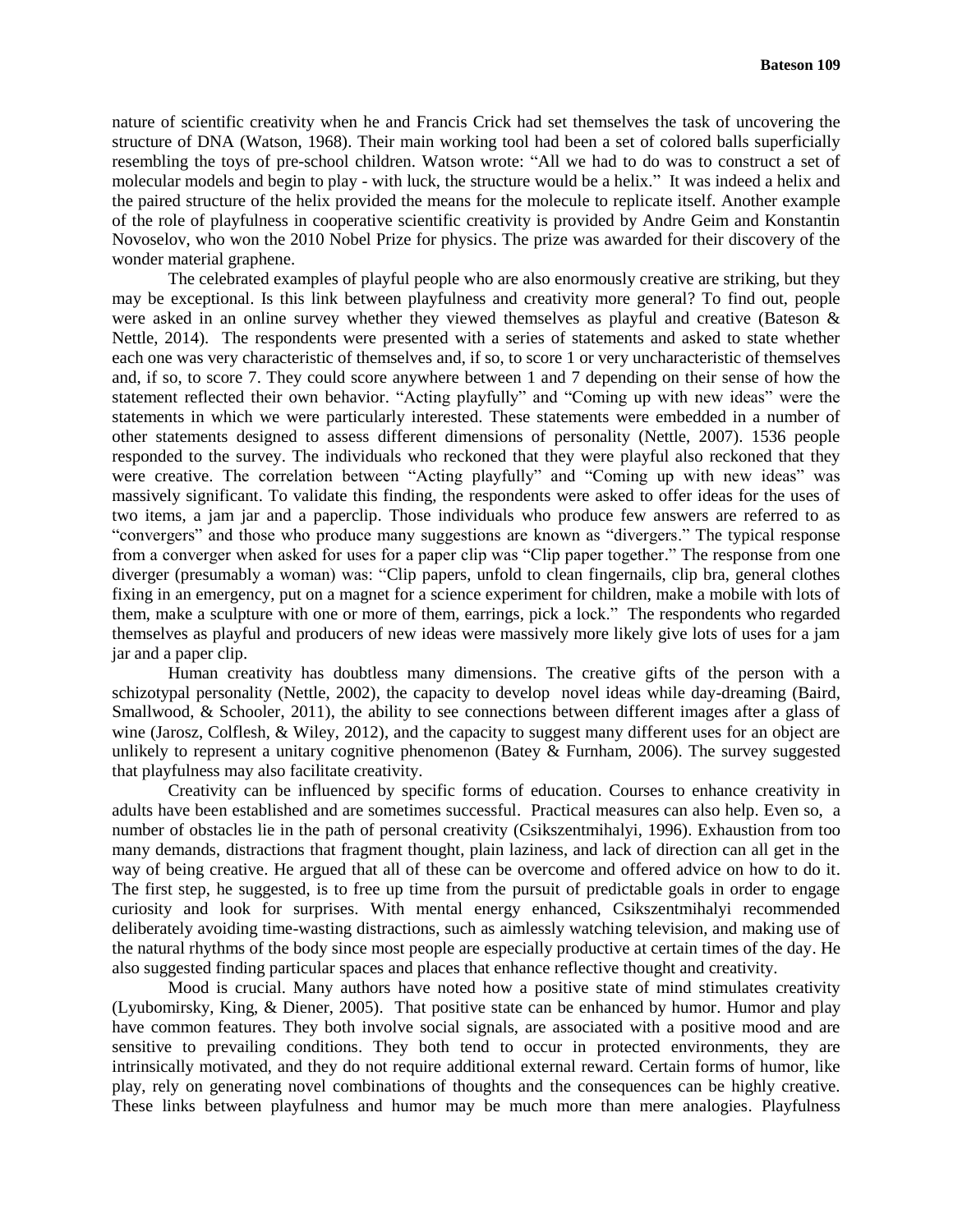encourages humor and humor encourages playfulness and the result is greater creativity. Another way of enhancing creativity, though controversial, is through the use of drugs.

## **Psycho-active drugs**

Numerous drugs besides alcohol have been used to create altered states of consciousness in many different cultures for thousands of years. Opium from a poppy, cocaine from the leaves of the coca plant, mescalin from the Peyote cactus, ergot from the Claviceps fungi that infect grasses such as rye, psilocybin from two hundred species of Basidiomycota mushrooms, and many more examples all contain a psychoactive substance.

The psychological experience induced in humans under the influence of psychedelic drugs is multifarious and idiosyncratic, but nevertheless a broad range of common characteristics have been identified (Sessa, 2008). These include alterations in the user"s perceptions (in all the sensory modalities), changes in the emotions and expansion in an individual"s thinking and identity. A particular feature of the experience encompassed by all the above characteristics has special relevance to the creative process. The feature is a general increase in the ability to deal with complexity and an increase in openness, such that the usual restraints that encourage humans to accept pre-conceived ideas about themselves and the world around them are challenged. Another important feature is the tendency for users to assign unique and novel meanings to their experience. When drugs do have some effect, they vary enormously in how they act on the brain.

In the extensive research carried out on psychoactive drugs the emphasis has been on experiences that enable people to perceive things in a different way or connect previously unrelated bits of information. Here the link with play is analogous. Altered states of consciousness induced by some psychoactive drugs occur in protected contexts, for example. More importantly, when people are in such states they combine thoughts in novel combinations.

## **Conclusions**

The word "play" is used in many ways that have nothing to do with the activities in animals and human children described by biologists and psychologists. Playful behavior in the sense I have used it in this article is defined by pointing to examples that people readily recognize once they have been shown them. It may involve novel combinations of actions. Some actions occur outside their usual context and may be exaggerated. In the social play of animals, roles may be reversed with the dominant individual handicapping itself. A core feature of play is its intrinsic motivation which is powerful while it lasts. No additional external reward is required. Playful play is associated with a positive mood and when it occurs is taken as an indicator of well-being. The mood is typically suppressed by illness, anxiety or chronic stress and is highly sensitive to prevailing conditions. Playful play may have many functions but I suggest one important role is linked to uncovering new solutions to challenges set by the environment. The benefits may occur long after the necessary experience has been gathered in the course of play.

Many creative people are extremely playful. Those who describe themselves as acting playfully also reckon that they come up with new ideas. Their views of themselves are supported by objective measures of their creativity. I argue that their creativity does not necessarily mean that they are good at implementing their ideas in ways that are useful. Being innovative requires a different way of thinking from coming up with new ideas. Many of the issues that I have raised in this article are ripe for future research. Play, often regarded as a Cinderella subject, has come at last to the ball.

#### **References**

Auersperg, A. M. I., von Bayern, A. M. P., Gajdon, G. K., Huber, L., & Kacelnik, A. (2011). Flexibility in problem solving and tool use of kea and New Caledonian crows in a multi access box paradigm. *PLoS One, 6*, e20231.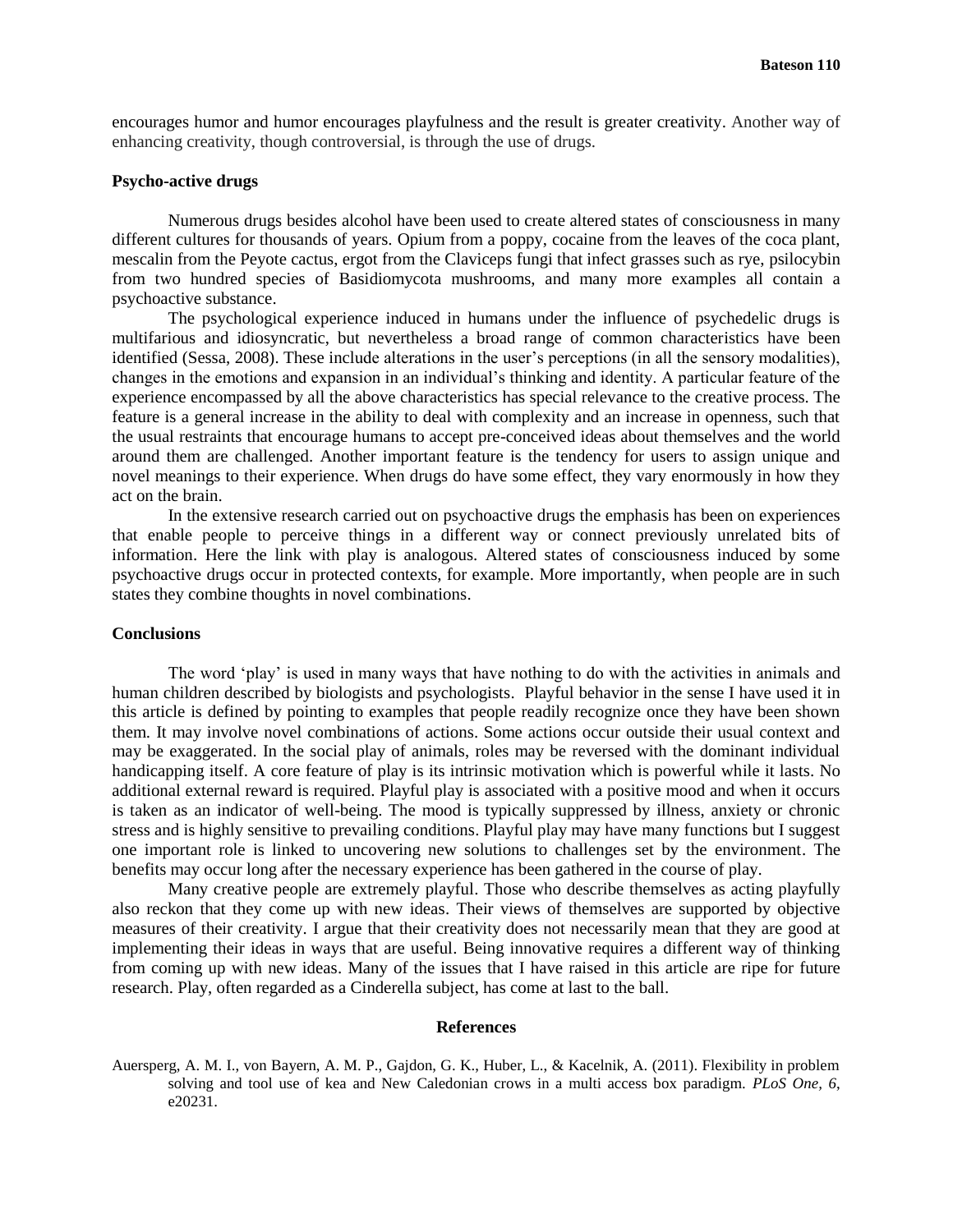- Auger, A. P., & Olesen, K. M. (2009). Brain sex differences and the organisation of juvenile social play behaviour. *Journal of Neuroendocrinology, 21*, 519-525.
- Baird, B., Smallwood, J., & Schooler, J. W. (2011). Back to the future: Autobiographical planning and the functionality of mind-wandering. *Consciousness & Cognition, 20*, 1604-1611.
- Bateson, P. (1981). Discontinuities in development and changes in the organization of play in cats. In K. Immelmann, G. W. Barlow, L. Petrinovich, & M. Main (Eds.), *Behavioral development* (pp. 28l-295). Cambridge, UK: Cambridge University Press.
- Bateson, P. (2011). Theories of play. In A. D. Pellegrini (Ed.), *The Oxford handbook of the development of play* (pp. 41-47). New York, NY: Oxford University Press.
- Bateson, P., & Martin, P. (2013). *Play, playfulness, creativity and innovation*. Cambridge, UK: Cambridge University Press.
- Bateson, P., & Nettle, D. (2014). Playfulness, ideas and creativity: A survey. *Creativity Research Journal*, *26*.
- Batey, M., & Furnham, A. (2006). Creativity, intelligence, and personality: A critical review of the scattered literature. *Genetic, Social, and General Psychology Monographs, 132*, 355-429.
- Birch, H. G. (1945). The relation of previous experience to insightful problem-solving. *Journal of Comparative Psychology, 38*, 367-383.
- Bird, C. D., & Emery, N. J. (2009). Rooks use stones to raise the water level to reach a floating worm. *Current Biology, 19*, 1410-1414.
- Burghardt, G. M. (2005). *The genesis of animal play: Testing the limits*. Cambridge, MA: MIT Press.
- Cameron, E. Z., Linklater, W. L., Stafford, K. J., & Minot, E. O. (2008). Maternal investment results in better foal condition through increased play behaviour in horsess. *Animal Behaviour, 76*, 1511-1518.
- Cheke, L. D., Bird, C. D., & Clayton, N. S. (2011). Tool-use and instrumental learning in the Eurasian jay (*Garrulus glandarius*). *Animal Cognition, 14*, 441-455.
- Csikszentmihalyi, M. (1996). *Creativity: Flow and the psychology of discovery and invention*. New York, NY: Harper Collins.
- Einon, D., & Potegal, M. (1991). Enhanced defense in adult-rats deprived of playfighting experience as juveniles. *Aggressive Behavior, 17*, 27-40.
- Escher, M. C. (1989). *Escher on Escher: Exploring the infinite*. New York, NY: Abrams.
- Fagen, R. (1981). *Animal play behavior*. New York, NY: Oxford University Press.
- Fagen, R., & Fagen, J. (2004). Juvenile survival and benefits of play behaviour in brown bears, *Ursus arctos*. *Evolutionary Ecology Research, 6*, 89-102.
- Fagen, R., & Fagen, J. (2009). Play behaviour and multi-year juvenile survival in free-ranging brown bears, *Ursus arctos*. *Evolutionary Ecology Research, 11*, 1-15.
- Fertl, D., & Wilson, B. (1997). Bubble use during prey capture by a lone bottlenose dolphin (*Tursiops truncatus)*. *Aquatic Mammals, 23*, 113-114.
- Gomendio, M. (1988). The development of different types of play in gazelles: Implications for the nature and functions of play. *Animal Behaviour, 36*, 825-836.
- Graves, P. L. (1976). Nutrition, infant behavior, and maternal characteristics: a pilot study in West Bengal, India. *American Journal of Clinical Nutrition, 29*, 305-319.
- Guilford, J. P. (1956). Structure of intellect. *Psychological Bulletin, 53*, 267-293.
- Harcourt, R. (1991). Survivorship costs of play in the South American fur seal. *Animal Behaviour, 42*, 509-511.
- Hausberger, M., Fureix, C., Bourjade, M., Wessel-Robert, S., & Richard-Yris, M.-A. (2012). On the significance of adult play: What does social play tell us about adult horse welfare? *Naturwissenschaften, 99*, 291-302.
- Held, S. D. E., & Spinka, M. (2011). Animal play and animal welfare. *Animal Behaviour, 81*, 891-899.
- Huber, L., Rechberger, S., & Taborsky, M. (2001). Social learning affects object exploration and manipulation in keas, *Nestor notabilis*. *Animal Behaviour, 62*, 945–954.
- Humphreys, A. P., & Einon, D. F. (1981). Play as a reinforcer for maze-learning in juvenile rats. *Animal Behaviour, 29*, 259-270.
- Hunt, G. R. (1996). Manufacture and use of hook-tools by New Caledonian crows. *Nature 379*, 249–251.
- Jarosz, A. F., Colflesh, G. J. H., & Wiley, J. (2012). Uncorking the muse: Alcohol intoxication facilitates creative problem solving. *Consciousness and Cognition, 31*, 487-493.
- Jensen, M. B. (1999). Effects of confinement on rebounds of locomotor behaviour of calves and heifers, and the spatial preferences of calves. *Applied Animal Behaviour Science, 62*, 43-56.
- Kahlenberg, S. M., & Wrangham, R. W. (2010). Sex differences in chimpanzees' use of sticks as play objects resemble those of children. *Current Biology, 20*, R1067-R1068.
- Köhler, W. (1925). *The mentality of apes*. London, UK: Paul, Trench, & Trubner.